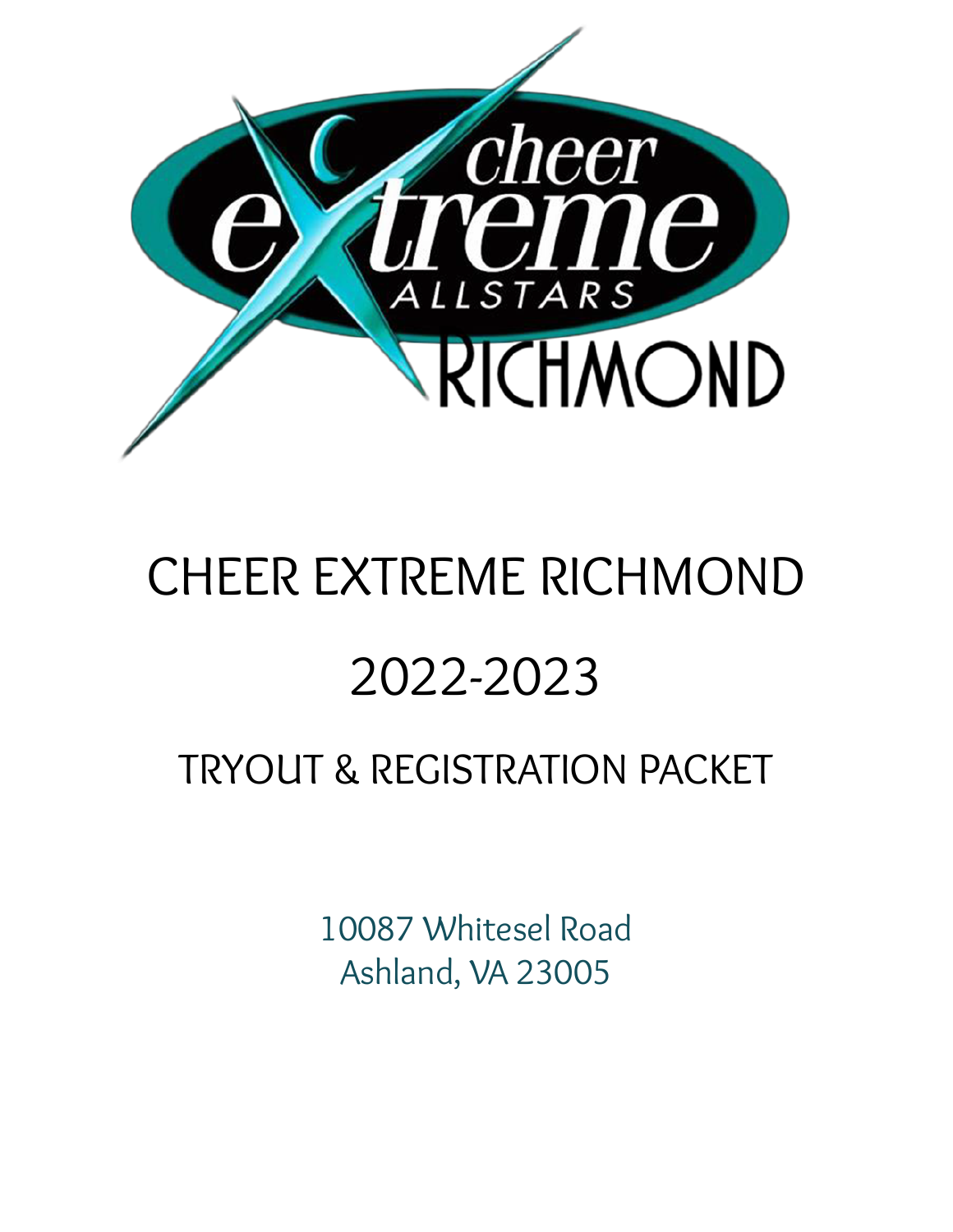## **OVERVIEW & TRYOUT INFORMATION**

#### **Cheer Extreme Richmond wants to ensure that each family and athlete fully understands the level of team and financial commitment involved with All Star Cheerleading.**

All Star Cheerleading is an exciting sport suitable for the earliest beginner all the way through the most accomplished elite level athlete. As this sport has grown, the All Star Cheerleading industry has created standard divisions and levels to determine and regulate the manner in which competitive teams are to be divided, as well as the rules in which each team must abide and are governed.

Teams are formed according to age, total athletes needed and skill level.

#### **YOU MUST HAVE THE FOLLOWING IN ORDER TO TRYOUT FOR AN EVALUATION GROUP:**

- 1. Completed Online Registration
- 2. Tryout/Evaluation Information Form
- 3. Cheer Extreme Terms & Conditions Form Please initial, sign and date
- 4. CEA Richmond Waiver
- 5. Birth Certificate
- 6. All outstanding debts must be paid in FULL

**Relax! This will be an enjoyable process so no need to be nervous ☺**

#### **The CEA Richmond Coaching Staff will evaluate each athlete on the following criteria:**

- 1. Tumbling and jump difficulty and execution
- 2. Athleticism
- 3. Willingness to accept and apply instruction
- 4. Stunting positions (flyer, main base, side base, backspot)
- 5. Tumbler positions (anywhere from 1-6 positions may be offered one each team
- 6. Overall attitude and attendance from previous season, if applicable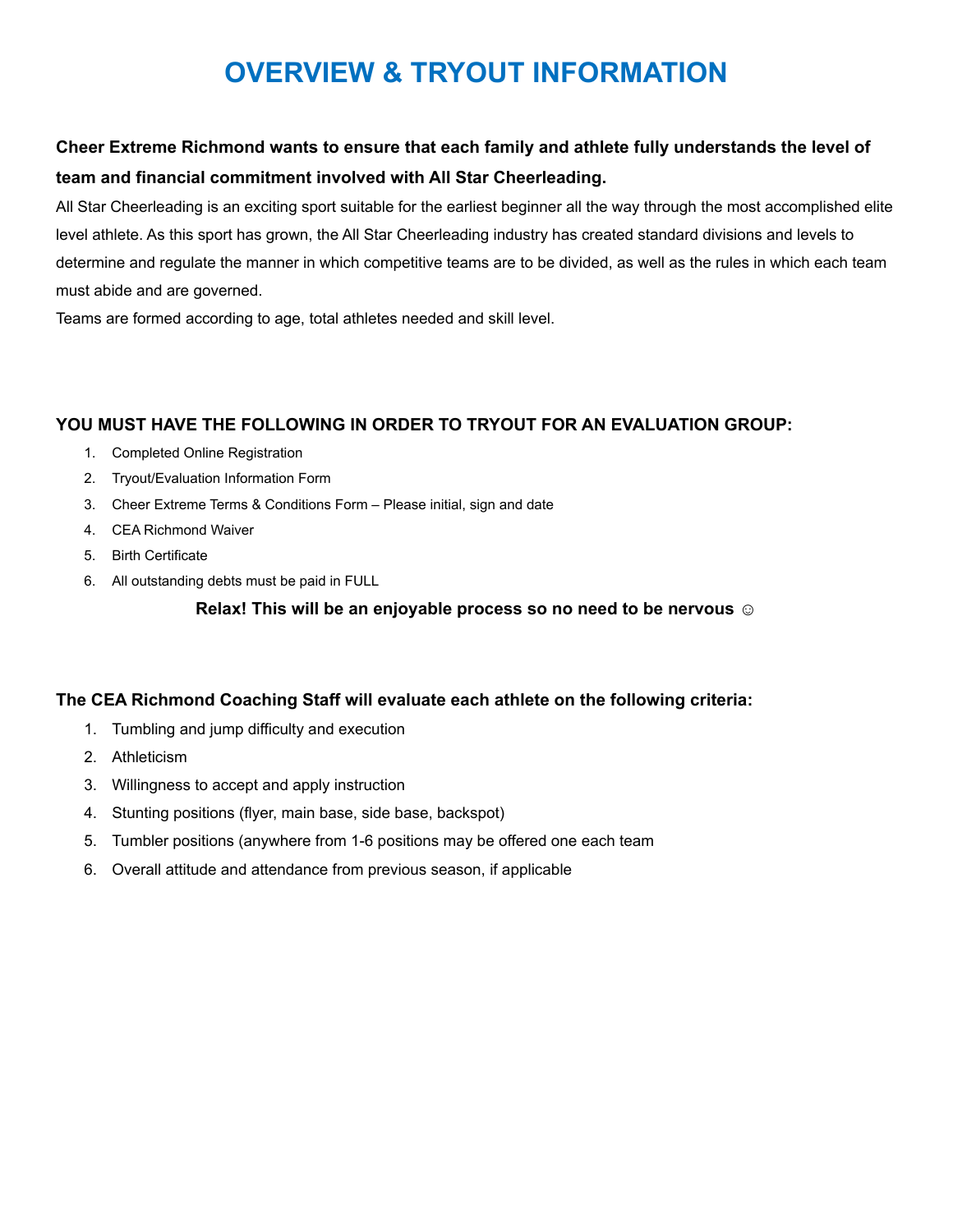#### **OVERVIEW & TRYOUT INFORMATION (Continued)**

#### **What to expect:**

- Athletes and their parents will check in at the front desk to make sure all required registration paperwork is completed. Once registration is verified, athletes will be escorted into the gym.
- Tryouts will occur in groups of 3-5, which are grouped together first by age and then desired level.
- Athletes will be given 10-15 minutes to warm up before performing skills in front of staff.
- Each athlete will demonstrate one running pass, a second pass if desired, standing tumbling, standing tumbling connected to a toe touch, and hurdler- toe touch jump combination. Make sure to review the tumbling skills grid (provided online or at the front desk) for a breakdown of skills required for each level.
- All athletes will be asked which stunting position they prefer. If wishing to be considered as a flyer, they will be asked to execute body positions on a provided stunt stand. (Liberty, heel stretch (left and right), front stretch (left and right), bow and arrow, arabesque, scale, scorpion and needle). The more stunt positions mastered, the better chance the athletes have at making their desired team/level.
- If your athlete doesn't necessarily have the tumbling for a certain level but would like to be considered as a flyer, base or back spot for that level, please indicate that on your evaluation/tryout information card. **NOTE:** Some athletes will need to be placed on their level appropriate evaluation group and/or team based on tumbling and crossover to the higher level for the stunting position depending on team needs. **(Additional crossover fees apply)**
- **After tryouts**, athletes will be placed in their appropriate evaluation groups. Please keep in mind that evaluation groups ARE NOT teams. We ask that you trust our coaching staff and the entire tryout/evaluation process.
- **Tryout and Evaluations Attire:** we ask that athletes wear CEA apparel or black on black (black top/black bottoms) and hair in high pony with a cheer bow or scrunchie. Light makeup is recommended but not mandatory.

**Video Tryout Submission Information:** If you are interested in trying out for Cheer Extreme Richmond but unable to make it to the gym for an in-person tryout, this is the best option for you!

#### **Your video should include:**

- Up to two running tumbling passes
- Up to two standing tumbling passes
- Jumps connected to standing tumbling
- 2 jumps connected hurdler, toe touch
- Up to three stunting videos (if available). Please try to include a spinning element, a release element, an inversion (if level 4-5)
- If you are trying out for a flyer position, you must show ALL body positions: Heel stretch, front stretch, bow and arrow, scorpion/needle, scale, and arabesque.

#### **Email subject line should appear as follows:**

Last Name, First Name - Birth Year - Tryout Level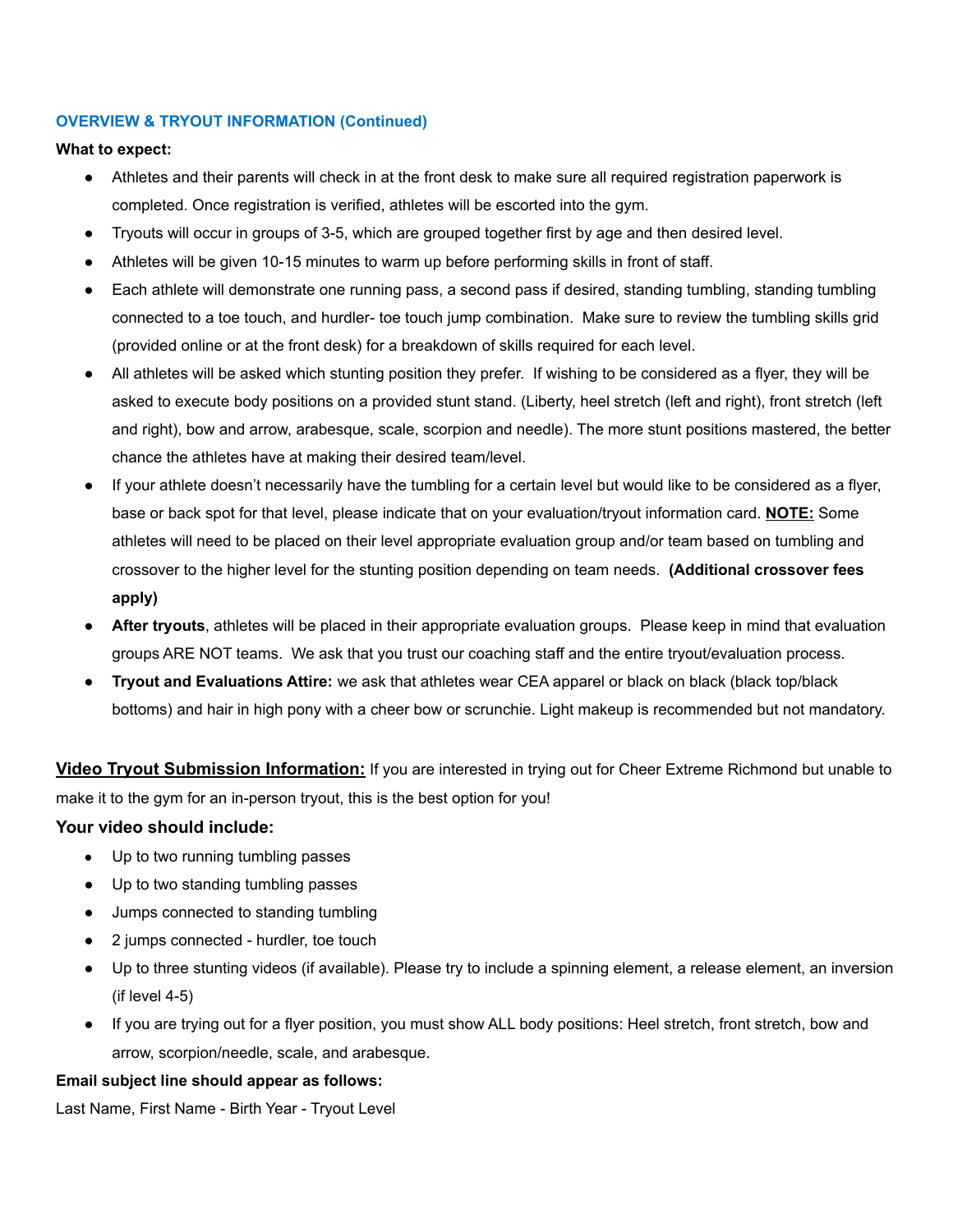#### **The body of your email should include:**

- Athlete Name:
- Athlete Birth Year:
- Date you are available to start practicing:
- Current Level
- Year of All Star Experience at that level:
- **Stunt Position:**

**Please note:** In order for the coaches to include your video in the staff tryout review meeting, you must complete the online registration and pay the registration fee. This is for us to ensure your degree of commitment to the program.

All video tryout submissions should be emailed to [JUS4KK@aol.com](mailto:JUS4KK@aol.com) by June 17, 2022.

Please check the two team box on your Tryout Information Card if you wish to be considered for two teams. **Crossover considerations are ultimately selected by the coaching staff. Please send all questions regarding the tryout & evaluation Process to [jus4kk@aol.com.](mailto:jus4kk@aol.com)**

# **TEAM INFORMATION**

**PARENT MEETINGS:** All parents will need to attend an introductory meeting with Kelly, Lindsay and Staff. Please come to the parent meeting that is most convenient for your schedule and prior to our child's tryout. All information given at these meetings will be the same.

#### **TEAM INFORMATION:**

- Athletes will be placed in Evaluation Groups according to their appropriate age and skill level performed at tryouts and their work ethic and skills demonstrated from the year prior. *\*\*All athletes must attend their mandatory evaluation group practices following tryouts in order to be placed on a Team.*
- Following tryouts, we will utilize the next two weeks to assess the athletes stunting abilities and test their consistency overall with skills required in that level. During this time athletes and parents should expect some shifting through evaluation groups for our staff to best place the athletes in a group that best fits their strengths and consistency overall.
- Our goal is to create the most competitive and cohesive teams possible; therefore, we want to allow training in these groups to assess the athletes in a team-like setting before we finalize teams.
- Once teams are finalized, the Training/Evaluation Groups will be considered established teams and will be announced at our **Teal Reveal June 24th.**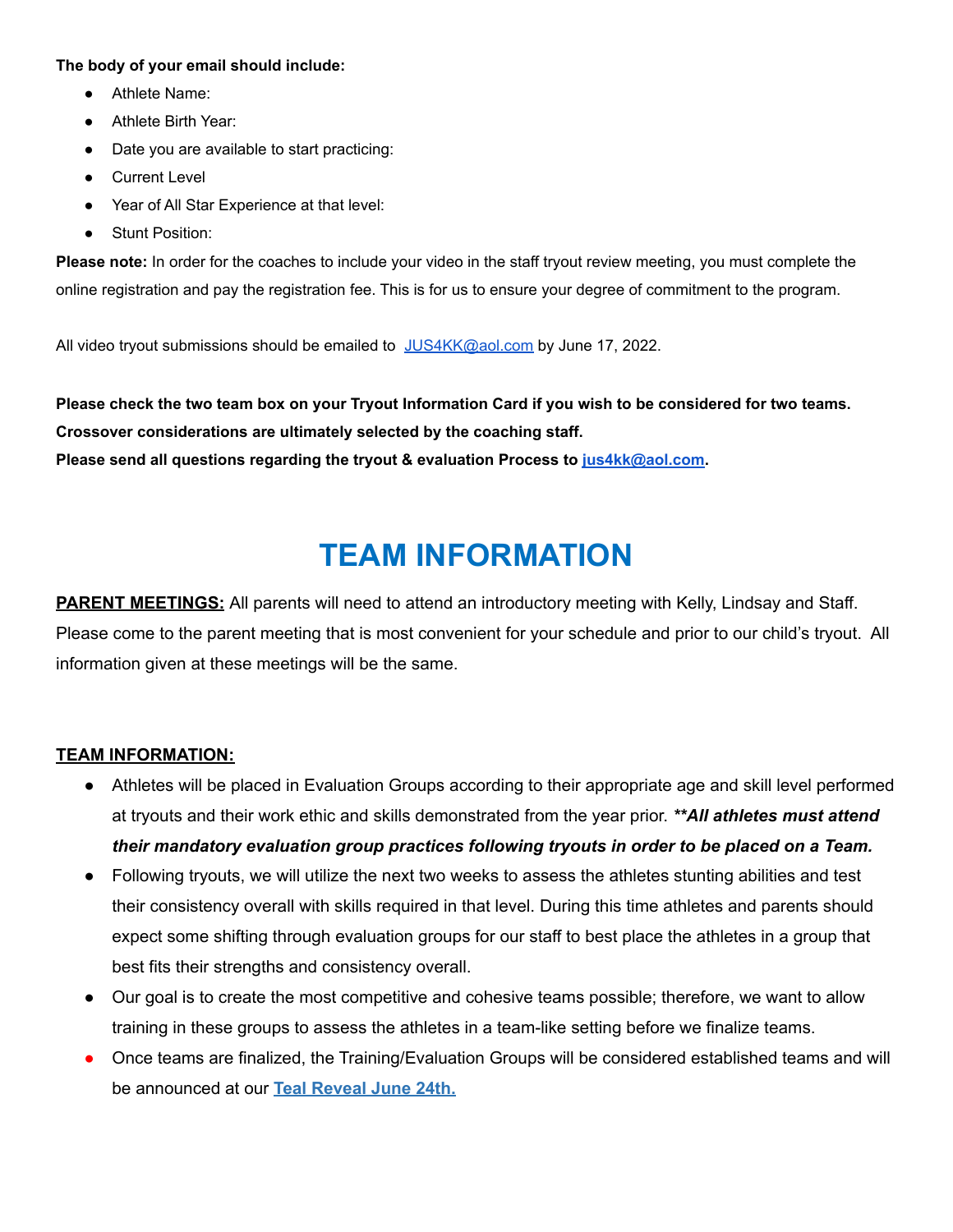#### **TEAM INFORMATION (Continued)**

Within the year, an athlete/ team's competition skill level may change. As with the movement of an athlete, there are occasions in which the coaching staff must reassess skill levels and/or competition levels of any athlete or team. CEA Richmond reserves the right to change an athletes/team's skill level and will make this decision as needed throughout the competition year. Changes to an athlete or teams' level may result in change to an athlete' s membership and practice schedules and may be temporary or permanent. We ask parents and athletes to understand that if we move an Athlete, we are doing so in the best interest of that athlete and the teams involved. *PLEASE NOTE THERE ARE NO REFUNDS WHEN/IF THIS OCCURS.*

**\*IMPORTANT PLEASE READ\*** When you join CEA, you are joining the program, not a specific team. Team placements on initial team rosters are set for choreography purposes by **June 29th**. Athletes who do not keep skills performed at tryouts and during evaluations may be moved to a different team and/or become an alternate for that team. Athletes who showed marked improvement may be moved up. These same rules apply throughout the entire season and for post season events. Rosters are open to change as athletes grow out of or into stunt positions. Ultimately, it is up to the CEA Richmond coaching staff to comprise a team that has shown consistency in the gym before taking the mat. We are not known for leaving anything "up to luck" when taking the competition floor. Athletes must show consistent attendance with a good attitude throughout the summer in order to keep their spot. Athletes must be hitting full out routines 2 weeks prior to a competition in order to solidify their spot on the competition floor. Please keep in mind that once a routine is learned, only a very unique body can fulfill the expectations of what was created. **A re-choreography fee of \$250 will apply to those who leave or are dismissed after choreography.**

#### **FULL YEAR ALL STAR TEAM PRACTICES**

- **All Practices are MANDATORY!**
- Summer Practices begin after Teal Reveal Teams practice ONCE a week (1 practice will be between Monday Thursday)
- Fall 2022 Spring 2023: Teams practice TWICE a week (One practice will be Monday Thursday and the second practice on Sunday). **Sunday practices will begin September 11 th , 2022.**
- All athletes are required to attend ONE tumble class a week.
- All flyers are required to attend ONE stunt private and/or class a week.
- During certain parts of the season, the parent viewing area may be close to spectators. We apologize for any inconvenience, however, our goal is to provide our athletes the most focused atmosphere possible. The final determination and practice schedules will be made after tryouts**.**
- **Non-Travel / Half Year Program** athletes will utilize the unlimited tumble program May September with an additional 2 hour training class 1 day a week. Practices will begin after tryouts in October.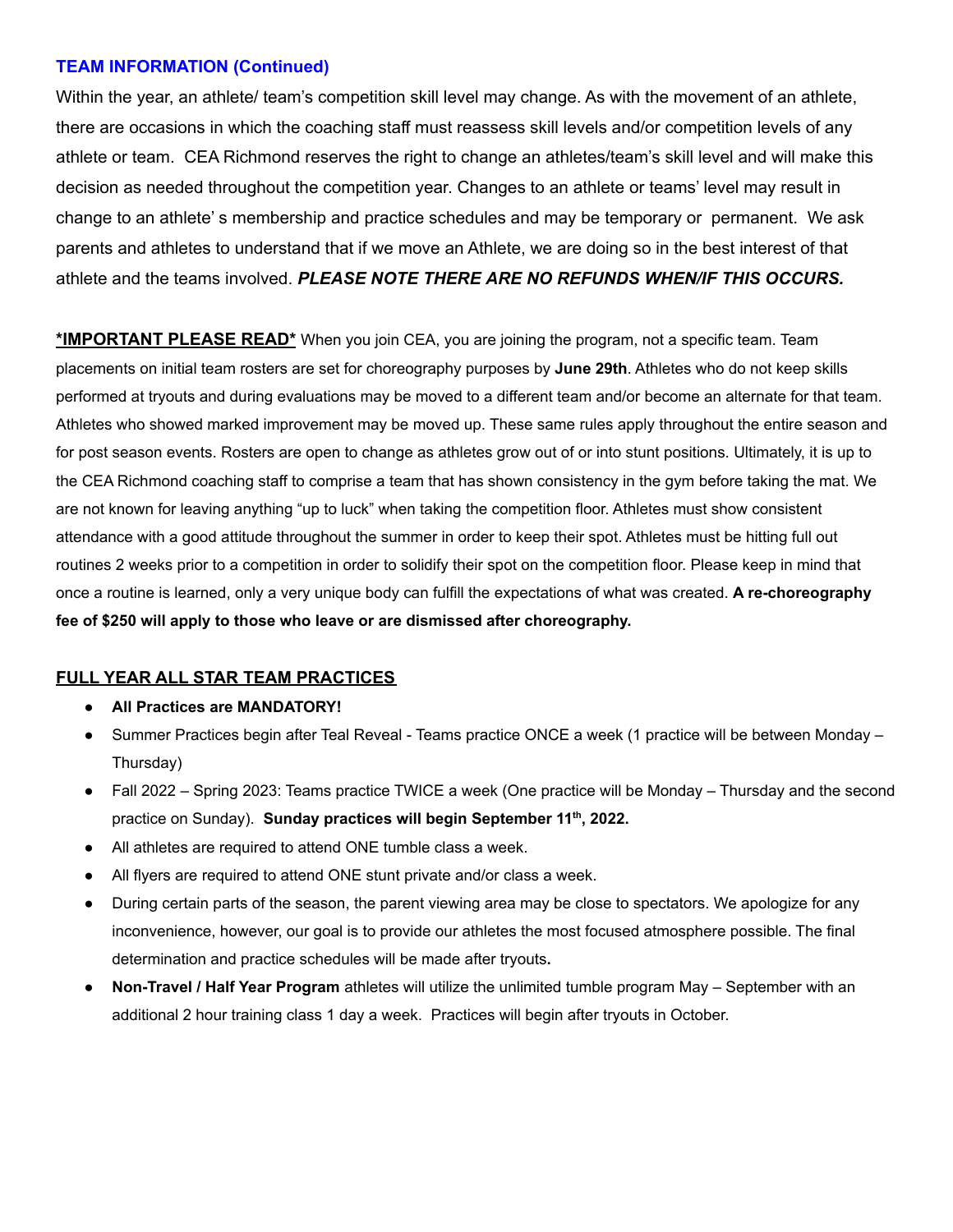#### **TEAM INFORMATION (Continued)**

#### **TEAM/GYM COMMUNICATIONS:**

- **Gym Communications:** Everyone should join the CEA Richmond Group on Facebook after registration. This will be the #1 source of communication during the tryout and evaluation process as well as throughout the season.
- **● Team moms:** Each team is assigned a Team Mom after Teal Reveal. All parents and athletes are required to download the GroupMe app to their cellular device for team specific communications. Team Moms are the primary contact for all team specific information and all questions/concerns (non-athlete related) should be directed to the Team Mom.

#### **ATTENDANCE**

- We adhere to a strict attendance policy for our Full Year All Star Teams. Once placed on a CEA Richmond team, it is your responsibility to attend all practices.
- Athletes will be allotted eight (8) total absences for the entire season. These absences must be communicated two (2) weeks prior to the requested absence date AND accompanied by a documented absence form provided by your Team Mom. (Athletes may be required to have an approved fill in for the practice being missed. This will be decided by team coaches)
- **ABSENCES WITHIN THE 2 WEEKS OF COMPETITION WILL BE MARKED UNEXCUSED – NO EXCEPTIONS!** Please be aware this also applies to the two weeks leading up to routine choreography.
- Any athlete not participating in practices the **FULL 2 WEEKS** before a competition risks being removed from that competition.
- After 2 unexcused absences, we will have a fill-in start learning the routine.
- After 3 unexcused absences, the child will be removed from the following competition and the coaches will discuss removal permanently.
- You are charged \$35.00 per unexcused absence.
- An athlete with a sickness/injury on the day of a practice must notify their Team Mom within three (3) hours of the practice start time for the absence to be excused. If a doctor's visit is required for a diagnosis of the sickness or injury (strep throat, flu, concussions, sprains, breaks, etc.), the athlete must come to the next practice with a signed doctor's note for it to be excused. We recommend sending a picture of the note to your Team Mom and coaches immediately to avoid any confusion. Please do not wait until the last minute to give notification as coaches need time to evaluate if a fill in is needed.
- Death in the family and family emergencies are excused.
- Attendance for routine choreography & dance choreography is MANDATORY
- School and other recreational sports **WILL NOT** be counted as an excused absence. If arriving late from another sport, you must arrive to practice within 30 Minutes of its start time, or it will be marked unexcused.

*\*We have many athletes who have never missed a practice, if you can believe that* ☺*\**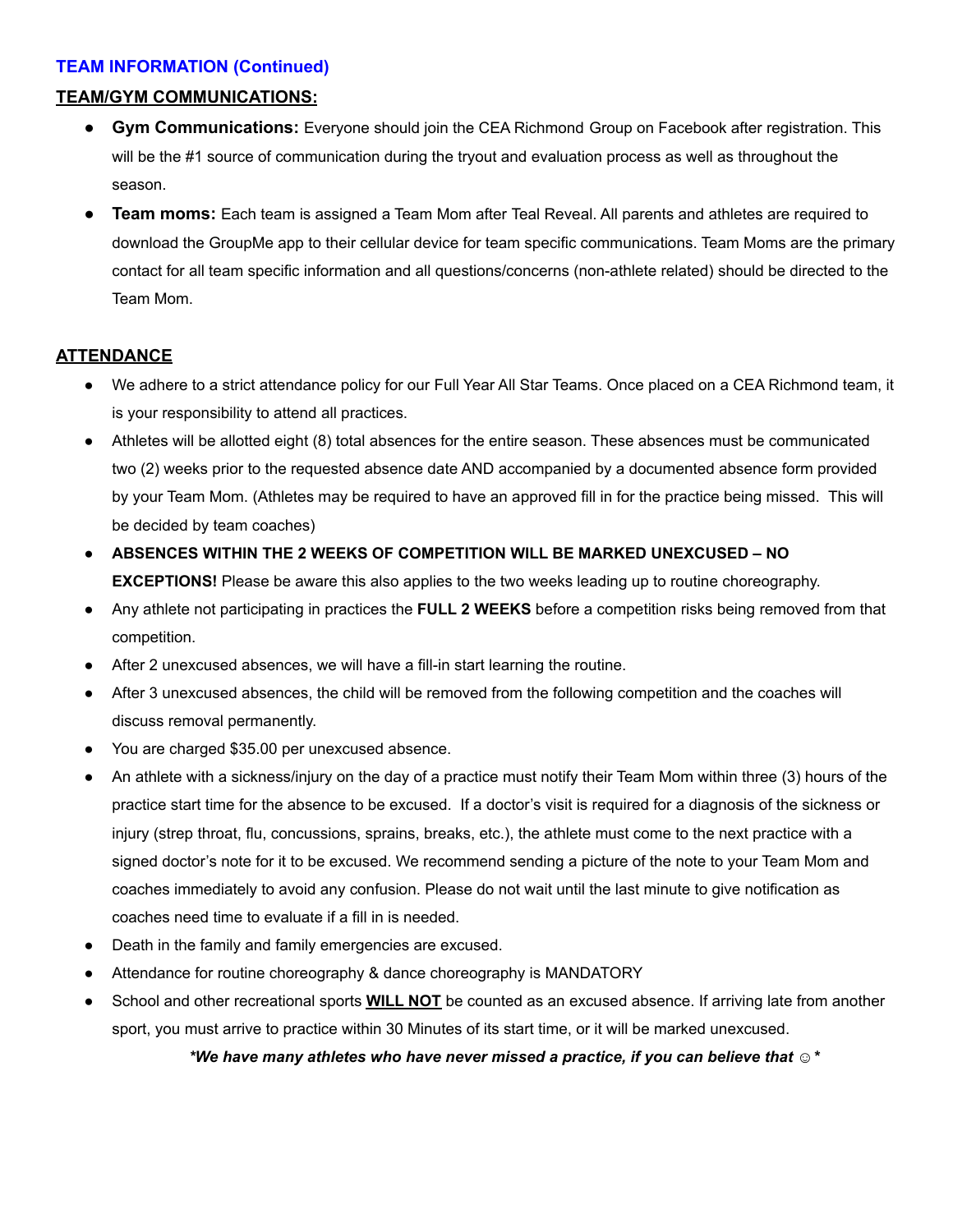#### **TEAM INFORMATION (Continued)**

#### **APPEARANCE**

- **Jewelry** is not allowed at practice or at competition; please refrain from having your child get a new piercing during competition season.
- **Nails:** No long fingernails at any time. Only French Tip, neutral colors, or light pastel colors are allowed during competition season.
- Your child's hair color must stay a natural color throughout the competition season. No blues/purples/pinks/other exotic colors will be allowed on stage.
- **NO extra undergarments are allowed under your skirt (Nike pros, spandex).**
- Each athlete wearing a crop top uniform is mandated by the USASF to have a cover-up while walking around the competition.
- It is very important to keep up with your practice wear. Practice wear is especially used for choreography, out of town practices during competitions, send offs and as requested by the Teams Coaches. If you choose not to wear your practice wear at a practice, we ask that you please wear either CEA apparel or black on black.

#### **2022-2023 GYM HOLIDAYS / CLOSURES - Tentative**

| <b>MEMORIAL DAY</b>       | May 30th                                |  |
|---------------------------|-----------------------------------------|--|
| <b>SUMMER BREAK</b>       | July 4th-July 8th                       |  |
| <b>FALL BREAK</b>         | <b>August 29th-September 5th</b>        |  |
| <b>THANKSGIVING BREAK</b> | November 20th - November 26th           |  |
| <b>WINTER BREAK</b>       | December 25 <sup>th</sup> - January 1st |  |
| <b>SPRING BREAK</b>       | April $2^{nd}$ – April $8^{th}$         |  |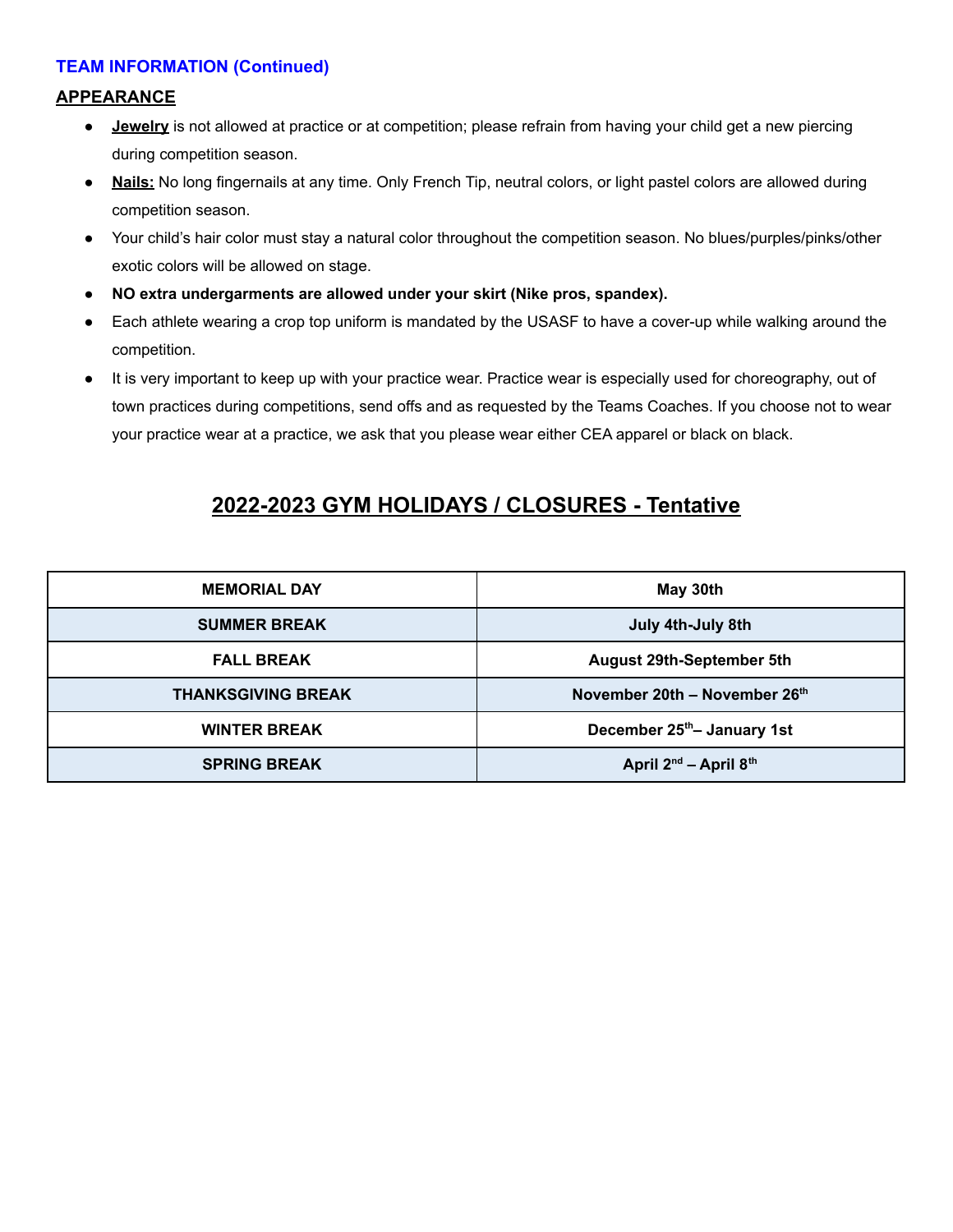# **REGISTRATION & TUITION EXPENSES**

#### *PLEASE READ THROUGH ALL OF THE INFORMATION CAREFULLY PRIOR TO SUBMITTING REGISTRATION FEES AND PAPERWORK*

#### **Annual Registration Fee**

#### **New Athletes**

- \$125 per child
- \$150 per family

#### **Returners** (from season prior)

- \$80 per child (earlybird during the month of April only)
- \$100 per child after April
- \$125 per family

#### **All Star Monthly Tuition**

#### **All Star Full Year Program**

- $•$   $$125 Tiny/Mini$
- \$150 Youth/Junior/Senior
- $\bullet$  \$170 Senior (Worlds)

#### **\*\$10 off tuition per child for families with multiple children**

#### **Monthly Crossover Fee**

• \$40 per athlete

*\*Crossovers are not allowed between the full year program and non-travel/half year program*

#### **Unlimited Tumble**

- Monthly Tuition \$80/month
- Pay Per Class \$15/class (no monthly tuition-classes billed to account)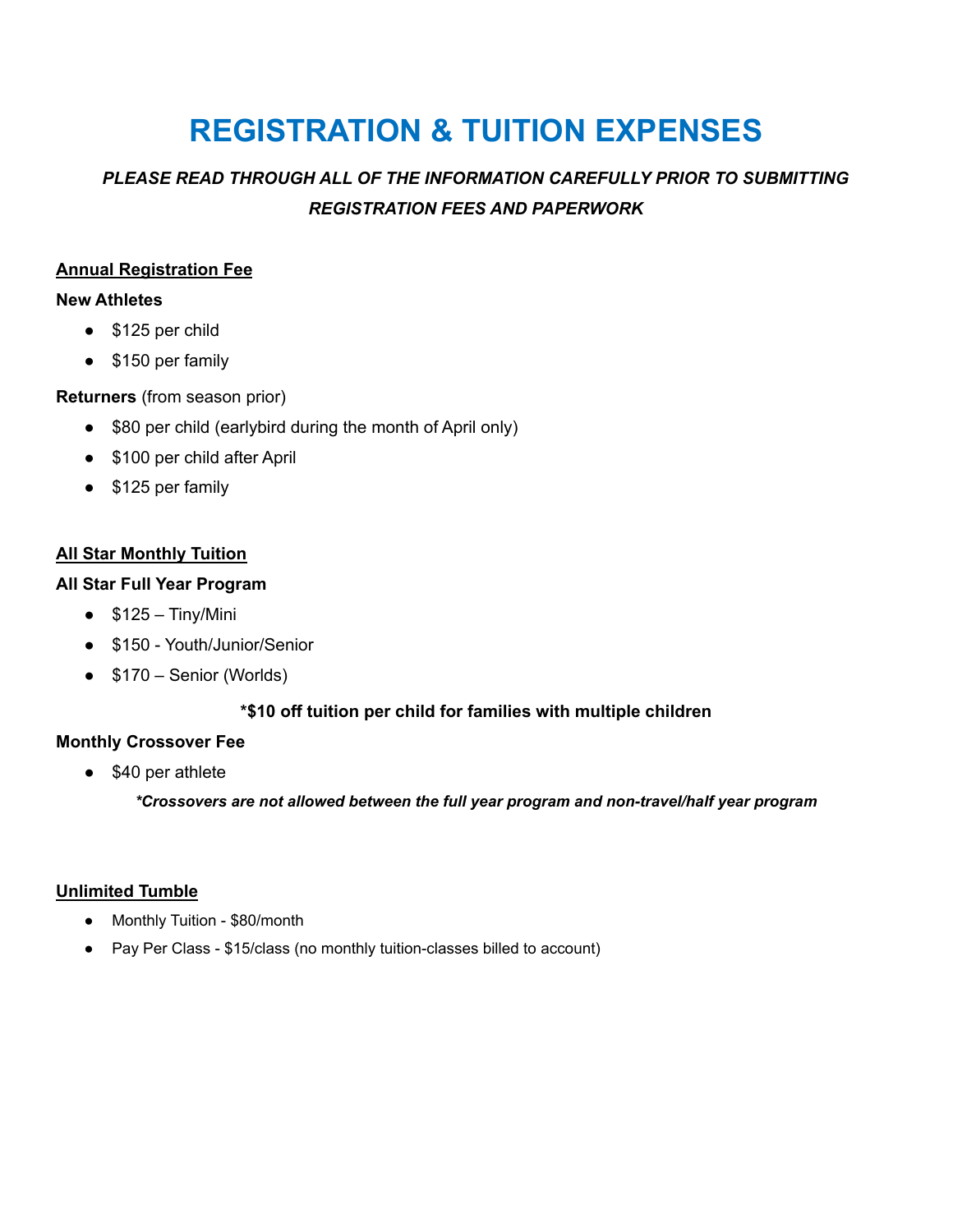**COMPETITION & TEAM FEES:** The following fees will be due in eight (8) installments on June 15th, July 15th, August 15th, September 15th, October 15th, November 15th, December 15th and January 15 th . (*All Star Prep/Non-travel teams will pay per competition they attend. Fees range from \$25-\$150 per event*)

- **Competition Registration Fees**: \$300-\$975 *(not including Post Season Events Worlds, Summit, The One)*
	- o Crossovers pay separately for each competition they attend; however, they only pay once for coaches travel. This fee will be due the Friday before the scheduled competition.
	- o Crossovers WILL pay music and choreography PER TEAM.
- **Choreography & Music** \$100-\$400
- **Coaches Travel Fees** \$80-\$300
- **Banquet Fee** \$45
- **Administrative Processing** \$35
- **Summer Skills Camps** \$30-\$100 (depending on team necessity)

**APPAREL FEES:** These fees are due at the time of fitting / order is placed.

- **NEW! Uniform:** \$200-\$450
	- o Female Senior \$400-\$450
	- o Female Youth/Junior Uniform \$400-\$450
	- o Female Crossover Piece (Junior to Senior Crossovers): \$50
	- o Mini uniform TBD
	- o Male Uniform \$350
- **Competition Bow: \$25-\$50 (depending on customization and quantity)**
- **Practice wear fees- TBD**
	- o You will be asked to provide sizes during the tryout process.
	- o Includes:
		- Sports bra
		- Shorts or Skirt
		- Practice Bow
		- Post Season practice wear (if needed)
- **Makeup: \$45-\$50**
- **Non-Travel / Half Year Program apparel fees are TBD.**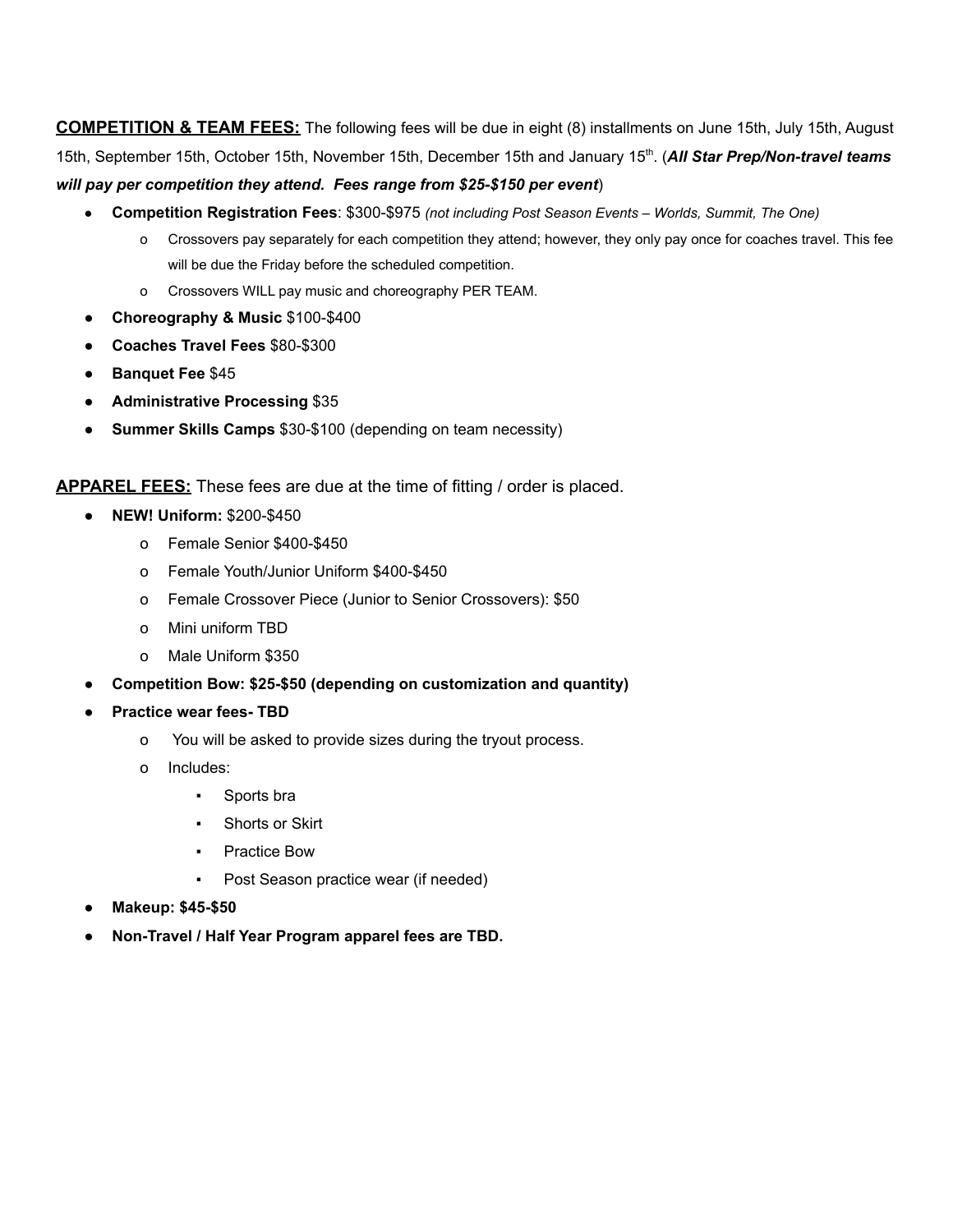# **CHEER EXTREME RICHMOND FINANCIAL POLICIES**

- **2022-2023 All Star Elite Pricing:** The All Star Elite Program is offered as a 12-month program with payments due monthly beginning May 2022 through April 2023. We encourage these members to take advantage of all unlimited tumble classes offered throughout the entire month of May.
- **Electronic Payments:** All monthly tuition paid to CEA Richmond will be drafted on the 1st business day of every month through bank draft or credit card. *NO EXCEPTIONS!* You must provide banking information during registration and add at least one (1) credit card on file. We require every account to attach a credit card as backup to bank account information to ensure payment is collected on time.
- **NSF:** CEA Richmond transacts business with its online merchant processors and will pass along any NSF fees. The fee will be **\$40.00** per occurrence.
- **Early Termination:** If you decide to withdraw or are dismissed from CEA Richmond for ANY reason after **July 8th,** your account will be charged tuition for the **ENTIRE** season. If terminating after choreography, you will be charged an additional **\$250.00** routine re-choreography fee. If payment is not made within 30 days of contract termination, the open balance will be turned over to the gym attorney. You will be responsible for all court costs and legal fees. A daily interest rate of 5% will be added to any outstanding balance.
- **Refunds:** There are no refunds of competition fees, tuition or registration fees to anyone who leaves or is dismissed from the program regardless of the date of leaving the program. **\*We DO NOT charge extra for added practices nor do we discount for gym closings\***
- **Late Payment Fees:** Tuition is drafted on the 1st business day of the month. We highly recommend that everyone enroll in electronic payment drafts for competition fees and other installments. If not, cash, check or money order is accepted for those payments only (not tuition). Payments that are mailed, please allow 7-10 business days for mail delivery. All payments received after the 20th of the month will receive a \$35 **late fee**. Accounts with balances of any type after the 25th of the month, will result in the athlete NOT being allowed to participate in competitions, practices, privates, purchase additional apparel or participate in additional activities until the balance is paid in full. If the balance is not resolved by the 1<sup>st</sup> of the following month, the athlete will be removed from the team and possibly the program for the remainder of the year. Please contact Jill Whittle and Kelly Lunderman IMMEDIATELY should you run into any issues with payments.
- **Competition Arrival**: There is a \$1 fee for every minute the athlete is late or not competition ready (full hair/makeup & uniform) upon their specific Team Meet Time.

**Competition Fees are Non-Refundable (No Exceptions):** A lot of effort is put into setting the competition schedule and preparing each routine for the competitions. If your athlete is injured/sick, decides to quit or is removed from the program, we must find a replacement and prepare them for the competition. As a result, competition fees will not be refunded even if your athlete leaves their team prior to competition or otherwise does not attend the competition for any reason. Your athlete will not compete unless all fees are paid. Please DO NOT ask or suggest to our staff any additions/subtractions to the competition schedule for any teams once the schedule is released. It is up to the Coaching Staff if they feel it is necessary to add/subtract a competition for their teams.